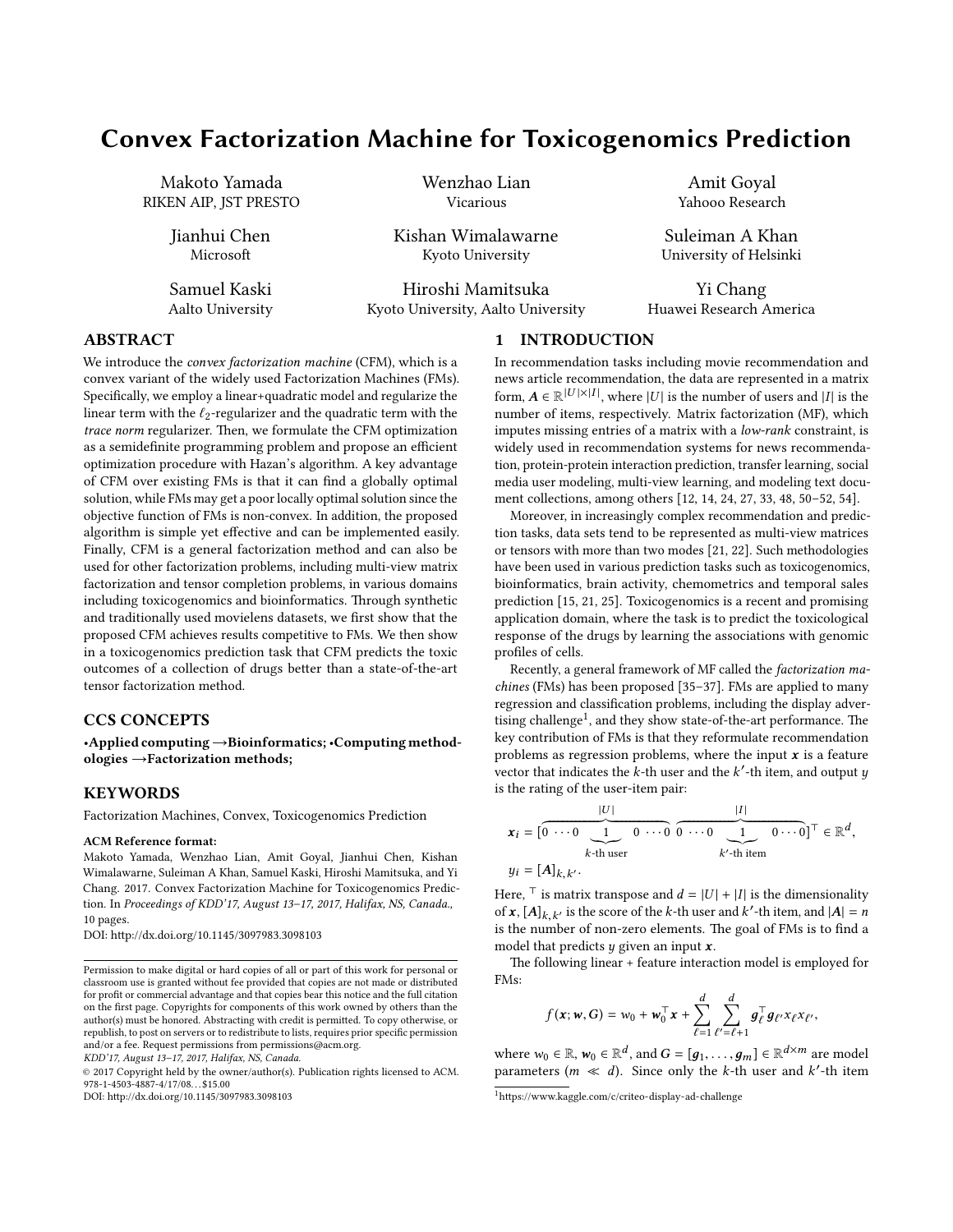element of the input vector  $x$  are non-zero, the model can also be written as

$$
\widehat{A}_{k,k'} = w_0 + [w_0]_k + [w_0]_{|U|+k'} + g_k^{\top} g_{|U|+k'},
$$

 $A_{k,k'} = w_0 + [w_0]_k + [w_0]_{|U|+k'} + g_k g_{|U|+k'},$ <br>which is equivalent to the matrix factorization model with global. user, and item biases. Moreover, since FMs solve the matrix completion problem through regression, it is easy to utilize side information such as user's and article's meta-information by simply concatenating the meta-information to x.

For regression problems, the model parameters are estimated by solving the following optimization problem:

$$
\min_{w_0, w, G} \sum_{i=1}^n (y_i - f(x_i; w_0, w_0, G))^2 + \lambda_1 \|w_0\|_2^2 + \lambda_2 \|w_0\|_2^2 + \lambda_3 \|G\|_F^2
$$

 $+ \lambda_1 ||w_0||_2^2 + \lambda_2 ||w_0||_2^2 + \lambda_3 ||G||_F^2$ ,<br>where the  $\lambda_1$ ,  $\lambda_2$ , and  $\lambda_3$  are regularization parameters, and  $||G||_F$ <br>is the Frobenius norm. In [36], stochastic gradient descent (SCD) is the Frobenius norm. In [\[36\]](#page-9-16), stochastic gradient descent (SGD), alternating least squares (ALS), and Markov Chain Monte Carlo (MCMC) based approaches were proposed. These optimization approaches work well in practice if regularization parameters and the initial solution of parameters are set appropriately. However, since the loss function is non-convex with respect to  $G$ , it can converge to a poor local optimum (mode). The MCMC-based approach tends to obtain a better solution than ALS and SGD. However, it requires running the sampler long enough to explore different local modes.

In this paper, we propose the convex factorization machine (CFM). We employ the linear+quadratic model, Eq.  $(1)$  and estimate w and  $W$  such that the squared loss between the output  $y$  and the model prediction is minimized. More specifically, we regularize the linear parameter w with the  $\ell_2$ -regularizer and the quadratic parameter W with the trace norm regularizer. Then, we formulate the CFM optimization problem as a semidefinite programming problem and solve it with Hazan's algorithm [\[13\]](#page-9-17), which is a Frank-Wolfe algorithm [\[11,](#page-9-18) [18\]](#page-9-19). A key advantage of the proposed method over existing FMs is that CFM can find a globally optimal solution, while FM can get poor locally optimal solutions. Moreover, our proposed framework is a general variant of convex matrix factorization with nuclear norm regularization, and the CFM algorithm is simple and can be implemented easily. Finally, since CFM is a general factorization framework, it can be easily applied to any factorization problems including multi-view factorization [\[21\]](#page-9-10) and tensor factorization [\[44\]](#page-9-20). We demonstrate the effectiveness of the proposed method first through synthetic and benchmark datasets. Then, we show that the proposed method outperforms a state-of-the-art multi-view factorization method on toxicogenomics data.

Contribution: The contributions of this paper are summarized below:

- We formulate the FM problem as a semidefinite programming problem, which is a convex formulation.
- We show that the proposed CFM framework includes the matrix factorization with nuclear norm regularization [\[19\]](#page-9-21) as a special case.
- We formulate a Tucker-based tensor completion problem  $[43, 44, 46]$  $[43, 44, 46]$  $[43, 44, 46]$  $[43, 44, 46]$  $[43, 44, 46]$  as a CFM problem. Thanks to the formulation, we can naturally handle large-scale sparse tensor completion problems. To our knowledge, this is the first work.
- We propose a simple yet efficient optimization procedure for the semidefinite programming problem using Hazan's algorithm [\[13\]](#page-9-17).
- We applied the proposed CFM to a toxicogenomics prediction task; it outperformed a state-of-the-art method.

#### 2 PROPOSED METHOD

In this section, we propose the convex factorization machine (CFM) for regression problems [2](#page-1-1) .

#### 2.1 Problem Formulation

We suppose that we are given  $n$  independent and identically distributed (i.i.d.) paired samples  $\{(x_i, y_i) | x_i \in X, y_i \in Y, i = 1, \dots, n\}$  drawn from a joint distribution with density  $p(x, y)$ . 1, ..., *n*} drawn from a joint distribution with density  $p(x, y)$ . We denote  $X = [x, x] \in \mathbb{R}^{d \times n}$  as the input data and  $y =$ denote  $X = [x_1, ..., x_n] \in \mathbb{R}^{d \times n}$  as the input data and  $y = [u_1, ..., u_n]$   $\in \mathbb{R}^n$  as the output real-valued vector  $[y_1, \ldots, y_n]^\top \in \mathbb{R}^n$  as the output real-valued vector.<br>The goal of this paper is to find a model that predi

The goal of this paper is to find a model that predicts  $y$  given an input x.

# 2.2 Model

We employ the following model:

<span id="page-1-0"></span>
$$
f(\mathbf{x}; \mathbf{w}, \mathbf{W}) = w_0 + \mathbf{w}_0^{\top} \mathbf{x} + \sum_{\ell=1}^d \sum_{\ell'=\ell+1}^d [\mathbf{W}]_{\ell, \ell'} x_{\ell} x_{\ell'},
$$

$$
= \mathbf{w}^{\top} \mathbf{z} + \frac{1}{2} \text{tr}(\mathbf{W} (\mathbf{x} \mathbf{x}^{\top} - \text{diag} (\mathbf{x} \circ \mathbf{x}))), \qquad (1)
$$

where  $z = [1 \mathbf{x}^T]^T \in \mathbb{R}^{d+1}$ ,  $\mathbf{w} = [w_0 \mathbf{w}_0^T]^T \in \mathbb{R}^{d+1}$ ,  $\mathbf{W} \in \mathbb{R}^{d \times d}$ <br>is a positive semi-definite matrix  $\mathbf{tr}(\mathbf{X})$  is the trace operator c is a positive semi-definite matrix,  $tr(X)$  is the trace operator,  $\circ$  is the clonearily is the diagonal is the elementwise product, and diag( $\mathbf{x}$ )  $\in \mathbb{R}^{d \times d}$  is the diagonal<br>matrix whose diagonal elements are  $\mathbf{x}$ . The difference between the matrix whose diagonal elements are  $x$ . The difference between the FMs model and Eq. [\(1\)](#page-1-0) is that  $g_k^T g_{k'}$  is parametrized as  $W_{k,k'}$ . Note<br>that we implicitly assume that  $W$  is a symmetric matrix in Eq. (1) that we implicitly assume that W is a symmetric matrix, in Eq. [\(1\)](#page-1-0).<br>Moreover since W is low-rough the positive semi-definite condition Moreover, since  $W$  is low-rank, the positive semi-definite condition for W is reasonable.

Here, we show that the proposed parametrization makes the optimization convex under arbitrary loss function. The model can equivalently be written as "

$$
f(\mathbf{x}; \mathbf{w}, \mathbf{W}) = [\mathbf{w}^{\top} \text{ vec}(\mathbf{W})^{\top}] \left[ \begin{array}{c} z \\ \frac{1}{2} \text{ vec}(\mathbf{x} \mathbf{x}^{\top} - \text{diag}(\mathbf{x} \circ \mathbf{x})) \end{array} \right],
$$

where  $\text{vec}(W) \in \mathbb{R}^d$ <br>is a linear model, the  $\alpha^2$  is the vectorization operator. Since the model is a linear model, the optimization problem is jointly convex with respect to both  $w$  and  $W$  if we employ a loss function such as squared loss and logistic loss.

# 2.3 Optimization problem

We formulate the optimization problem of CFM as a semidefinite programming problem:

<span id="page-1-2"></span>
$$
\min_{w, W} \|y - f(X; w, W)\|_2^2 + \lambda_1 \|w\|_2^2
$$
  
s.t.  $W \ge 0$  and  $||W||_{\text{tr}} = \eta$ , (2)

where

$$
f(X; w, W) = [f(x_1; w, W), \ldots, f(x_n; w, W)]^\top \in \mathbb{R}^n,
$$

<span id="page-1-1"></span> $2^2$ Code available at http://www.makotoyamada-ml.com/cfm.html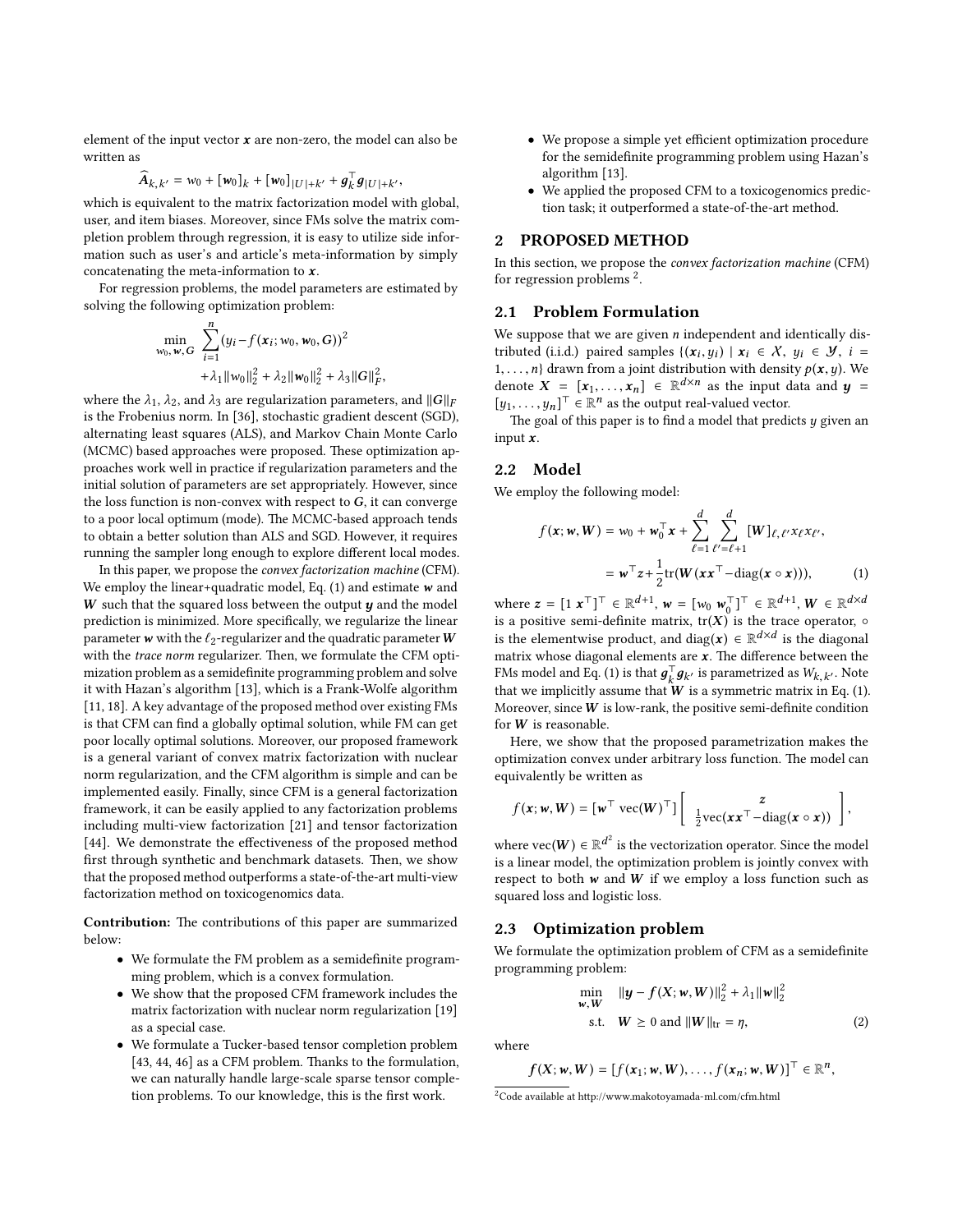and  $\lambda_1 \geq 0$  and  $\eta \geq 0$  are regularization parameters.  $||W||_{tr}$  is the trace norm defined as

$$
||W||_{\text{tr}} = \text{tr}(\sqrt{W \top W}) = \sum_{i=1}^{d} \sigma_i
$$

,

where  $\sigma_i$  is the *i*-th singular value of W. The trace norm is also referred to as the *nuclear norm* [0]. Since the singular values are referred to as the nuclear norm [\[9\]](#page-9-24). Since the singular values are non-negative, the trace norm can be regarded as the  $\ell_1$  norm on singular values. Thus, by imposing the trace norm, we can make W to be low-rank.

To derive a simple yet effective optimization algorithm, we first eliminate  $w$  from the optimization problem Eq.[\(2\)](#page-1-2) and convert the problem to a convex optimization problem with respect to  $W$ . Specifically, we take the derivative of the objective function with respect to  $w$  and obtain an analytical solution for  $w$ :

$$
w^* = (ZZ^{\top} + \lambda_1 I_{d+1})^{-1}Z(y - f_Q(X;W)),
$$

where

$$
f_Q(X;W) = [f_Q(\mathbf{x}_1;W),\ldots,f_Q(\mathbf{x}_n;W)]^\top \in \mathbb{R}^n,
$$
  

$$
f_Q(\mathbf{x};W) = \frac{1}{2}\text{tr}(W(\mathbf{x}\mathbf{x}^\top - \text{diag}(\mathbf{x} \circ \mathbf{x}))),
$$

is the model corresponding to the quadratic term of  $f(\mathbf{x};w,W)$  such that  $f(\mathbf{x}; w, W) = \mathbf{w}^\top \mathbf{z} + f_Q(\mathbf{x}; W), Z = [z_1, \dots, z_n] \in \mathbb{R}^{d+1 \times n}$  $I_{d+1} \in \mathbb{R}^{d+1 \times d+1}$  is the identity matrix. Note that  $w^*$  depends on the unknown parameter  $W$ the unknown parameter  $W$ .

Plugging  $\mathbf{w}^*$  back into the objective function of Eq.[\(2\)](#page-1-2), we can<br>write the objective function as rewrite the objective function as

$$
\min_{\mathbf{W}} J(\mathbf{W}) \text{ s.t. } \mathbf{W} \ge 0 \text{ and } ||\mathbf{W}||_{\text{tr}} = \eta,
$$
\n(3)

where

$$
J(W) = (\mathbf{y} - f_Q(X;W))^{\top} C(\mathbf{y} - f_Q(X;W)),
$$

 $C = R^{\top}R + \lambda_1H^{\top}H$ ,  $R = I_n - Z^{\top}(ZZ^{\top} + \lambda_1I_{d+1})$ <br>  $(ZZ^{\top} + \lambda_1I_{d+1})^{-1}Z$  $^{-1}Z$ , and  $H =$  $(ZZ^{\top} + \lambda_1 I_{d+1})^{-1}Z$ .<br>Orga  $\overline{W}$  is obtained

Once  $\overline{W}$  is obtained by solving Eq. [\(3\)](#page-2-0), we can get the estimated<br>once  $\overline{W}$  is obtained by solving Eq. (3), we can get the estimated linear parameter  $\widehat{w}$  as

$$
\widehat{\mathbf{w}} = (ZZ^{\top} + \lambda_1 I_{d+1})^{-1}Z(\mathbf{y} - f_Q(X; \widehat{\mathbf{W}})).
$$

Relation to Matrix Factorization with Nuclear Norm Regu**larization:** The constraint on W can be written as

$$
W = \left[ \begin{array}{cc} UU^{\top} & M \\ M^{\top} & VV^{\top} \end{array} \right] \geq 0, \text{ tr}(UU^{\top}) + \text{tr}(VV^{\top}) = \eta,
$$

where  $U \in \mathbb{R}^{|U| \times m}$ ,  $V \in \mathbb{R}^{|I| \times m}$  and  $M = UV^{\top} \in \mathbb{R}^{|U| \times |I|}$ . Furthermore for the CEM setting, the *k*-th user and *k'*-th item rating thermore, for the CFM setting, the  $k$ -th user and  $k'$ -th item rating<br>is modeled as is modeled as

$$
[\widehat{A}]_{k,k'}=w_0+[\mathbfit{w}_0]_k+[\mathbfit{w}_0]_{|U|+k'}+[\mathbfit{M}]_{k,k'}.
$$

LEMMA 1. [\[19\]](#page-9-21) For any non-zero matrix  $M \in \mathbb{R}^{d \times n}$  and  $\eta$ :

$$
||M||_{\text{tr}} \leq \frac{\eta}{2},
$$

*iff* ∃ symmetric matrices  $G \in \mathbb{R}^{d \times d}$  and  $H \in \mathbb{R}^{n \times n}$ 

$$
W = \left[ \begin{array}{cc} G & M \\ M^{\top} & H \end{array} \right] \geq 0, \text{ tr}(G) + \text{ tr}(H) = \eta.
$$

<span id="page-2-1"></span>Algorithm 1 CFM with Hazan's Algorithm

Rescale loss function  $J_n(W) = J(\eta W)$ . Initialize  $W^{(1)}$ , the curvature parameter  $C_f = 1$ , and the number of iterations T of iterations T. for all  $t = 0, 1, \ldots, T$  do Compute  $p^{(t)} = \text{approxEV}(-\nabla J_{\eta}(\mathbf{W}^{(t)}), \frac{C_f}{(t+1)^2}).$  $\widehat{\alpha}_t := \frac{2}{t+2} \left( \text{or } \widehat{\alpha}_t = \text{argmin}_{\alpha} J_{\eta}(\mathbf{W}^{(t)} + \alpha(\mathbf{p}^{(t)}\mathbf{p}^{(t)\top} - \mathbf{W}^{(t)})) \right).$  $W^{(t+1)} = W^{(t)} + \hat{\alpha}_t (\mathbf{p}^{(t)} \mathbf{p}^{(t)\top} - W^{(t)}).$ end for return  $W^{(T)}$ .

Based on Lemma 1, the optimization problem Eq. [\(2\)](#page-1-2) is equivalent to

<span id="page-2-2"></span>
$$
\min_{\mathbf{w}, \mathbf{M}} \widetilde{J}(\mathbf{w}, \mathbf{M}) + \lambda_1 \|\mathbf{w}\|_2^2 \quad \text{s.t.} \ \|\mathbf{M}\|_{\text{tr}} \le \frac{\eta}{2}, \tag{4}
$$

where

$$
\widetilde{J}(w,M) := \sum_{(k,k') \in \Omega} ([A]_{k,k'} - w_0 - [w_0]_k - [w_0]_{|U|+k'} - [M]_{k,k'}^2),
$$

and  $\Omega$  is the set of observed values in A. If we set  $w = 0$ , the optimization problem is equivalent to the matrix factorization with nuclear norm regularization [\[19\]](#page-9-21); CFM includes convex matrix factorization as a special case. Since we would like to have a low-rank matrix  $M$  of the user-item matrix  $A$  for recommendation, Eq. [\(2\)](#page-1-2) is a natural formulation for convex FMs. Note that even though CFM resembles the matrix factorization [\[19\]](#page-9-21). the MF method cannot incorporate side information, while CFM can deal with sideinformation by concatenating it to vector  $x$ . That is, intrinsically, the MF method  $[19]$  and CFM are different.

# <span id="page-2-0"></span>2.4 Hazan's Algorithm

For optimizing  $W$ , we adopt Hazan's algorithm [\[13\]](#page-9-17). It only needs to compute a leading eigenvector of a sparse  $d \times d$  matrix in each iteration, and thus it scales well to large problems. Moreover, the proposed CFM update formula is extremely simple, and hence useful for practitioners. The Hazan's algorithm for CFM is summarized in Algorithm [1.](#page-2-1)

**Derivative computation:** The objective function  $J(W)$  can be equivalently written as

$$
J(W) = \sum_{i=1}^{n} \sum_{j=1}^{n} C_{ij}(y_i - f_Q(\mathbf{x}_i; W))(y_j - f_Q(\mathbf{x}_j; W)).
$$

Then,  $\nabla J(\boldsymbol{W}^{(t)})$  is given as

$$
\nabla J(\boldsymbol{W}^{(t)}) = \boldsymbol{X}\boldsymbol{D}^{(t)}\boldsymbol{X}^{\top},
$$

where

$$
D^{(t)} = -\text{diag}\left(\sum_{j=1}^{n} C_{1j}(y_j - f_Q(\mathbf{x}_1; \mathbf{W})), \dots, \sum_{j=1}^{n} C_{nj}(y_j - f_Q(\mathbf{x}_n; \mathbf{W}))\right)
$$

Here, we use  $\frac{\partial tr(W \, x \, x^{\top})}{\partial W} = x \, x^{\top}$ . Since the derivative is writ-<br>ten as  $XD^{(t)}Y^{\top}$  the eigenvalue decomposition can be obtained ten as  $XD^{(t)}X^{\top}$ , the eigenvalue decomposition can be obtained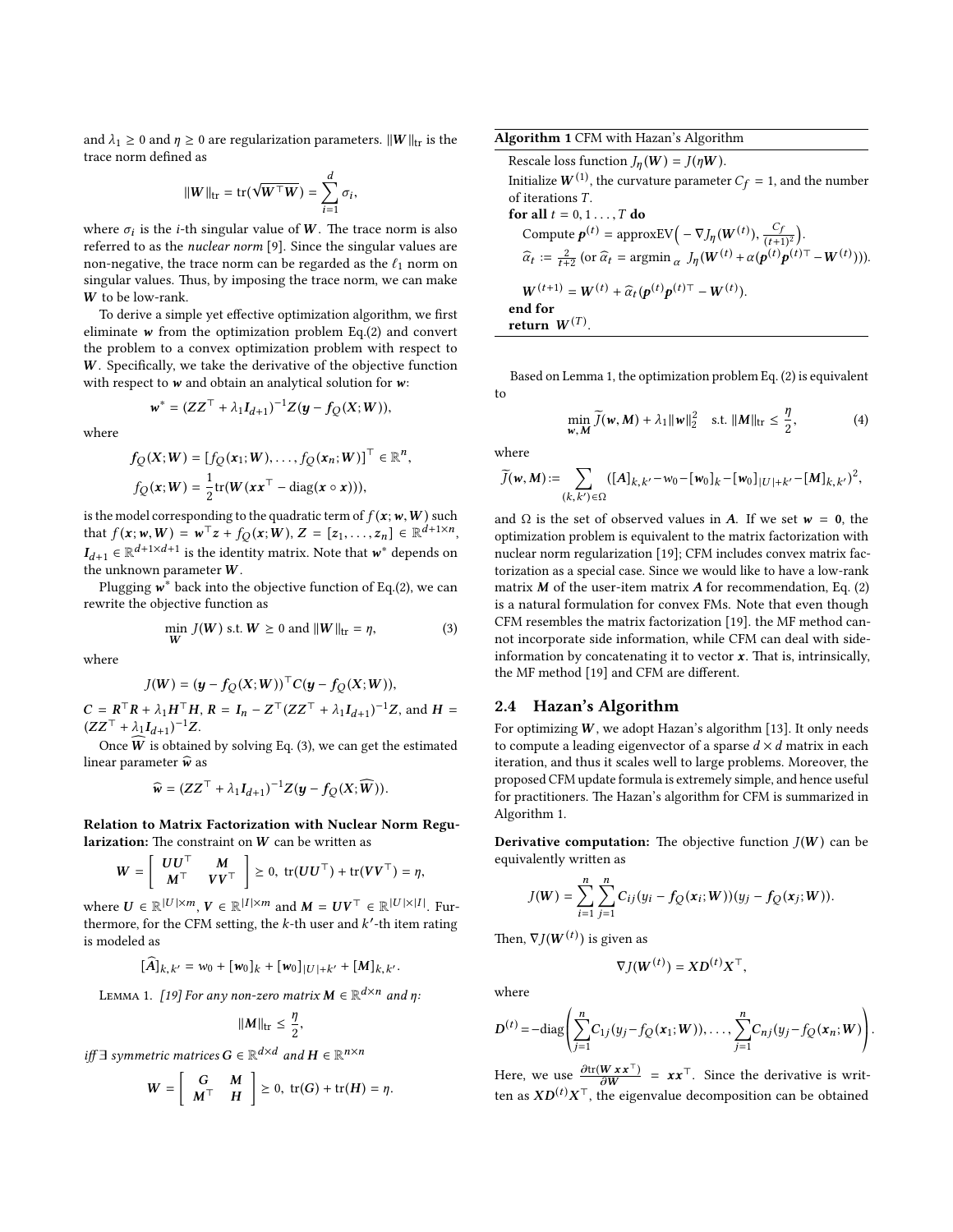without storing  $\nabla J(W^{(t)})$  in memory. Moreover, since the ma-<br>trix **Y** is a sparse matrix, we can efficiently obtain the leading trix  $X$  is a sparse matrix, we can efficiently obtain the leading eigenvector by the Lanczos method. We can use a standard eigenvalue decomposition package to compute the approximate eigenvector by the "approxEV" function. For example in Matlab, we can obtain the approximate eigenvector **p** by the function  $[p, l] =$ eigs( $-\nabla J(W^{(t)})$ , 1,'LA', Options.tol= $\frac{C_f}{(t+1)^2}$ ), where *l* is the corresponding eigenvalue.

The proposed CFM optimization requires a matrix inversion (i.e., sionality d is large. For example in user-item recommendation task,<br>the total dimensionality of the input can be the number of users + <sup>3</sup>)) for computing C in  $D^{(t)}$ , and it is not feasible if the dimen-<br>ality d is large. For example in user-item recommendation task the total dimensionality of the input can be the number of users + the number of items. In such cases, the dimensionality can be  $10^6$ or more. However, fortunately, the input matrix  $X$  is extremely sparse, and we can efficiently compute  $D^{(t)}$  by using a conjugate gradient method whose time complexity is  $O(n)$ . gradient method whose time complexity is  $O(n)$ .

 $(t)$  can be written as

$$
D^{(t)} = \text{diag}(C\bar{\boldsymbol{y}}^{(t)}) = \text{diag}((\boldsymbol{R}^\top \boldsymbol{R} + \lambda_1 \boldsymbol{H}^\top \boldsymbol{H})\bar{\boldsymbol{y}}^{(t)}),
$$

where  $\bar{y}^{(t)} = y - f_Q(X;W^{(t)})$ . Since the number of samples *n* tends to be larger than the dimensionality  $d$  in factorization machine settings,  $ZZ<sup>T</sup>$  becomes full rank. Namely, we can safely make the regularization parameter  $\lambda_1 = 0$ . In such case,  $D^{(t)}$  is given as

$$
D^{(t)} = \text{diag}(\bar{\boldsymbol{y}}^{(t)} - \boldsymbol{Z}^{\top} \widehat{\boldsymbol{w}}^{(t)}),
$$

where we use  $C = R^{T}R = I - Z^{T}(ZZ^{T})^{-1}Z$ . The  $\widehat{w}^{(t)} = (ZZ^{T})^{-1}Z \widehat{w}^{(t)}$  is obtained by solving  $(ZZ^\top)^{-1}Z\bar{\boldsymbol{y}}^{(t)}$  is obtained by solving

$$
Z^{\top}w = \bar{y}^{(t)}, \tag{5}
$$

where  $w^{(t)}$  can be efficiently obtained by a conjugate gradient<br>mathed with time complexity  $O(n)$ . Thus we can compute  $D^{(t)}$ method with time complexity  $O(n)$ . Thus, we can compute  $D^{(t)}$ <br>without computing the matrix inverse  $(ZZ^T)^{-1}$ . To further speed without computing the matrix inverse  $(ZZ^T)^{-1}$ . To further speed<br>up the conjugate gradient method, we use a preconditioner and the up the conjugate gradient method, we use a preconditioner and the previous solution  $w^{(t-1)}$  as the initial solution.

Finally, we compute  $D^{(t)}$  as

$$
D^{(t)} = \text{diag}(\boldsymbol{y} - f(X; \widehat{\boldsymbol{w}}^{(t)}, \widehat{\boldsymbol{W}}^{(t)})).
$$

The diagonal elements of  $D^{(t)}$  are the differences between the ob-<br>served outputs and the model predictions at the t-th iteration. Note served outputs and the model predictions at the t-th iteration. Note that, in our CFM optimization, we eliminate  $w$  and only optimize for  $W$ ; however, the  $w$  is implicitly estimated in Hazan's algorithm.

Complexity: Iteration t in Algorithm [1](#page-2-1) includes computing an approximate leading eigenvector of a sparse matrix with  $n$  non-zero elements and an estimation of  $w$ , which require  $O(n)$  computation using Lanczos algorithm and  $O(n)$  computation using conjugate gradient descent, respectively. Thus, the entire computational complexity of the proposed method is  $O(Tn)$ , where T is the total number of iterations in Hazan's algorithm.

Optimal step size estimation: Hazan's algorithm assures W converges to a global optimum with using the step size  $\alpha_t$  =  $2/(2 + t), t = 0, 1, \ldots, T$  [\[19\]](#page-9-21). However, this is in practice slow to converge. Instead, we choose the  $\alpha_k$  that maximally decreases<br>the objective function  $I(W)$ . The optimal  $\alpha_k$  can be obtained by the objective function  $J(W)$ . The optimal  $\alpha_k$  can be obtained by solving the following equation:

$$
\widehat{\alpha}_t = \underset{\alpha}{\operatorname{argmin}} \ \left\| R\left(\mathbf{y} - f_Q(X; (1-\alpha)W^{(t)} + \alpha \mathbf{u}^{(t)} \mathbf{u}^{(t)} \right)^T) \right\|_2^2
$$

 $\sqrt{3}$ 

Taking the derivative with respect to  $\alpha$  and solving the problem for  $\alpha$ , we have

$$
\widehat{\alpha}_t = \frac{(\mathbf{y} - f_Q(\mathbf{X}; \mathbf{W}^{(t)}))^{\top} R (f_Q(\mathbf{X}; \mathbf{p}^{(t)} \mathbf{p}^{(t)})^{\top} - \mathbf{W}^{(t)}))}{\|R(f_Q(\mathbf{X}; \mathbf{p}^{(t)} \mathbf{p}^{(t)})^{\top} - \mathbf{W}^{(t)})\|_2^2}.
$$
 (6)

The computation of  $\alpha_t$  involves the matrix inversion of R. However, by using the same technique as in the derivative computation, we by using the same technique as in the derivative computation, we can efficiently compute  $\alpha_t$ .

Update  $W$ : When the input dimension  $d$  is large, storing the feature-feature interaction matrix  $W$  is not possible. To avoid the memory problem, we update  $W^{(t)}$  as

$$
W^{(t+1)} = P^{(t+1)} \text{diag}(\lambda^{(t+1)}) P^{(t+1)}^\top,
$$
  
\n
$$
P^{(t+1)} = [P^{(t)} p^{(t)}] \in \mathbb{R}^{d \times (t+1)},
$$
  
\n
$$
\lambda_k^{(t+1)} = \begin{cases} (1 - \widehat{\alpha}_t) \lambda^{(t)} & (k < t) \\ \widehat{\alpha}_t & (k = t + 1) \end{cases}
$$

where  $\lambda^{(t+1)} \in \mathbb{R}^{t+1}$ . Thus, we only need to store  $P^{(t+1)} \in \mathbb{R}^{d \times (t+1)}$  and  $\lambda^{(t+1)}$  at the  $(t+1)$  th iteration. In propies Hegap's  $\mathbb{R}^{d \times (t+1)}$  and  $\lambda^{(t+1)}$  at the  $(t + 1)$ -th iteration. In practice, Hazan's<br>algorithm converges with  $t = 100$  (see experiment section), so the algorithm converges with  $t = 100$  (see experiment section), so the required memory for Hazan's algorithm is reasonable.

<span id="page-3-2"></span>,

<span id="page-3-1"></span>**Prediction:** Let us define  $U =$   $P \text{diag}(\lambda)^{1/2} \in \mathbb{R}^{d \times t}$  such that  $W = U U^{\top}$ . Then we can efficiently compute the output as  $W = U U^{\top}$ . Then, we can efficiently compute the output as

$$
f(\mathbf{x}; \mathbf{w}, \mathbf{W}) = \mathbf{w}^{\top} \mathbf{z} + \frac{1}{2} \left( \|\mathbf{U}^{\top} \mathbf{x}\|_2^2 - (\mathbf{x} \circ \mathbf{x})^{\top} (\mathbf{U} \circ \mathbf{U}) \mathbf{1} \right).
$$

The time complexities of the terms are  $O(d)$ ,  $O(d(t + 1))$ , and  $O(d)$ , respectively.

# 2.5 Tensor completion with CFM

In this section, we formulate a Tucker-based tensor completion problem [\[43,](#page-9-22) [44\]](#page-9-20) as a CFM problem.

Let us denote the input 3-way tensor as  $\mathcal{Y} \in \mathbb{R}^{n_1 \times n_2 \times n_3}$ , where  $n_1$ ,  $n_2$ , and  $n_3$  are the number of samples in each mode. In this paper, we consider the following regularization-based learning model:

<span id="page-3-0"></span>
$$
\min_{\{\mathcal{M}^{(m)}\}_{m=0}^{3}} \quad \sum_{(i,j,k)\in\Omega} \left( [\mathcal{Y}]_{i,j,k} - [\mathcal{M}^{(0)}]_{i,j,k} - \sum_{m=1}^{3} [\mathcal{M}^{(m)}]_{i,j,k} \right)^{2} + \lambda \sum_{m=1}^{3} ||\mathcal{M}^{(m)}_{(m)}||_{\text{tr}},
$$
\n(7)

where  $M^{(0)} \in \mathbb{R}^{n_1 \times n_2 \times n_3}$  is the bias tensor,  $M^{(m)} \in \mathbb{R}^{n_1 \times n_2 \times n_3}$ is the *m*-th mode tensor,  $\lambda \geq 0$  is the regularization parameter,  $M_{(m)}^{(m)}$  is the unfolded matrix with respect to the *m*-th mode, (1) ∈ ℝ<sup>n<sub>1</sub>×n<sub>2</sub>n<sub>3</sub>, **M**<sup>(2)</sup><sub>(2)</sub> ∈ ℝ<sup>n<sub>2</sub>×n<sub>1</sub>n<sub>3</sub>, and **M**<sup>(3)</sup><sub>(3)</sub> ∈ ℝ<sup>n<sub>3</sub>×n<sub>1</sub>n<sub>2</sub>. The final</sup></sup></sup>  $M_{(1)} \in \mathbb{R}^{3,3,3,4}$ ,  $M_{(2)} \in \mathbb{R}^{3,2,3,4}$ , and  $M_{(3)} \in \mathbb{R}^{3,3,4,4}$ . The final goal here is to learn M from *Y* by minimizing  $J(M)$ . Now, we reformulate Eq. [\(7\)](#page-3-0) by CFM.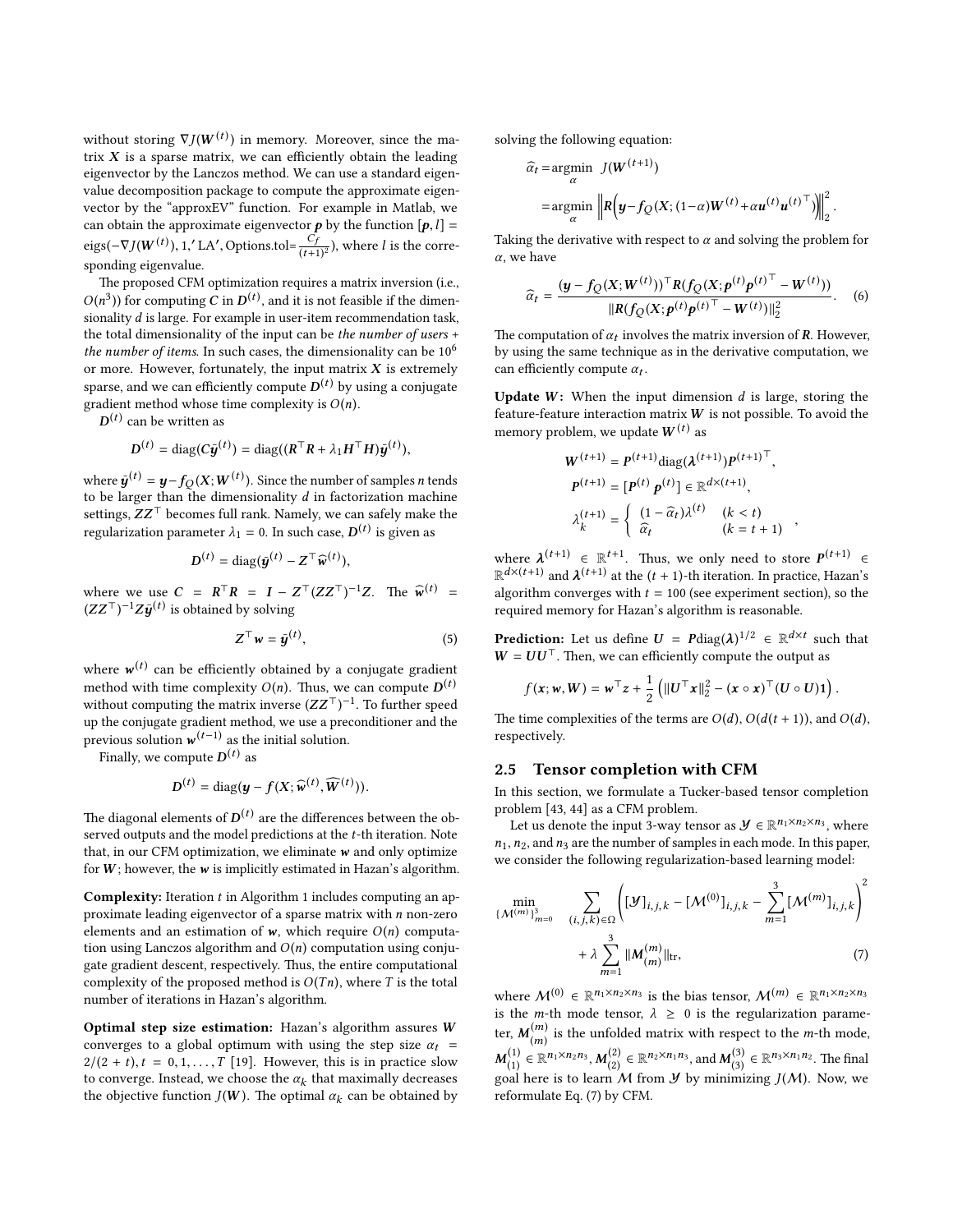Let us define the pooled matrix:

$$
W = \begin{bmatrix} G_1 & M_{(1)}^{(1)} & & & \\ M_{(1)}^{(1)\top} & H_1 & & & & \\ & G_2 & M_{(2)}^{(2)} & & \\ & & M_{(2)}^{(2)\top} & H_2 & & \\ & & & G_3 & M_{(3)}^{(3)} \\ & & & & M_{(3)}^{(3)\top} & H_3 \end{bmatrix} \in \mathbb{R}^{d \times d},
$$

where  $W \ge 0$ ,  $d = \sum_{m=1}^{3} n_m + \sum_{m=1}^{3} \sum_{m'=m+1}^{3} n_m n_m$ . Note that the off-diagonal matrices are not important for deriving optimizathe off-diagonal matrices are not important for deriving optimization algorithm, and thus, we omit them here. Moreover, since the matrix  $W$  is a positive semi-definite matrix, we can decompose it as

$$
W = \begin{bmatrix} U_1 \\ V_1 \\ \vdots \\ U_3 \\ V_3 \end{bmatrix} \begin{bmatrix} U_1^{\top} & V_1^{\top} & \dots & U_3^{\top} & V_3^{\top} \end{bmatrix}.
$$

Lemma 2. [\[8\]](#page-9-25) For a 3-way tensor case, we have:

$$
\begin{aligned} &[\mathcal{M}^{(1)}]_{i,j,k}=[\textbf{\textit{M}}_{(1)}^{(1)}]_{i,n_2(k-1)+j},\\ &[\mathcal{M}^{(2)}]_{i,j,k}=[\textbf{\textit{M}}_{(2)}^{(2)}]_{j,n_3(i-1)+k},\\ &[\mathcal{M}^{(3)}]_{i,j,k}=[\textbf{\textit{M}}_{(3)}^{(3)}]_{k,n_1(j-1)+i}. \end{aligned}
$$

Then, we can rewrite  $\sum_{m=1}^{3} [\mathcal{M}^{(m)}]_{i,j,k}$  as

$$
\sum_{m=1}^{3} [M^{(m)}]_{i,j,k} = \frac{1}{2} tr \left( W(x_{i,j,k} x_{i,j,k}^{\top} - diag(x_{i,j,k} \circ x_{i,j,k})) \right),
$$
\n
$$
x_{i,j,k}^{(1)} = \left[ 0 \cdots 0 \underbrace{1}_{i} 0 \cdots 0 \underbrace{0 \cdots 0}_{n} \underbrace{1}_{n_{2}(k-1)+j} 0 \cdots 0 \right]^{\top},
$$
\n
$$
x_{i,j,k}^{(2)} = \left[ 0 \cdots 0 \underbrace{1}_{j} 0 \cdots 0 \underbrace{0 \cdots 0}_{n_{3}(i-1)+k} \underbrace{1}_{n_{1}n_{2}} 0 \cdots 0 \right]^{\top},
$$
\n
$$
x_{i,j,k}^{(3)} = \left[ 0 \cdots 0 \underbrace{1}_{k} 0 \cdots 0 \underbrace{0 \cdots 0}_{n_{1}} \underbrace{1}_{n_{1}(j-1)+i} 0 \cdots 0 \right]^{\top},
$$
\n
$$
x_{i,j,k} = \left[ x_{i,j,k}^{(1)} \stackrel{\top}{=} x_{i,j,k}^{(2)} \stackrel{\top}{=} x_{i,j,k}^{(3)} \right]^{\top} \in \mathbb{R}^{d}.
$$

where  $\mathbf{x}_{i,j,k}^{(1)} \in \mathbb{R}^{n_1+n_2n_3}, \mathbf{x}_{i,j,k}^{(2)} \in \mathbb{R}^{n_2+n_1n_3}$ , and  $\mathbf{x}_{i,j,k}^{(3)}$ i,j,k  $\in \mathbb{R}^{n_3+n_1n_2}.$ 

For the bias tensor  $\mathcal{M}^{(0)}$ , we parametrize it as

$$
[\mathcal{M}^{(0)}]_{i,j,k} = \mathbf{w}^{\top} \mathbf{x}_{i,j,k} = \begin{bmatrix} \mathbf{w}_1 \\ \mathbf{0}_{n_2 n_3} \\ \mathbf{w}_2 \\ \mathbf{0}_{n_1 n_3} \\ \mathbf{w}_3 \\ \mathbf{0}_{n_1 n_2} \end{bmatrix}^{\top} \mathbf{x}_{i,j,k},
$$
 (8)

where  $w \in \mathbb{R}^d$ ,  $w_1 \in \mathbb{R}^{n_1}$ ,  $w_2 \in \mathbb{R}^{n_2}$ , and  $w_3 \in \mathbb{R}^{n_3}$ . Note we use this parameterization, since the number of dimension d can be use this parameterization, since the number of dimension  $d$  can be much bigger than the number of non-zero elements  $n$  and it is hard to solve Eq. [\(5\)](#page-3-1).

<span id="page-4-0"></span>LEMMA 3. For the matrices  $M_{(1)}^{(1)}$ (1) ∈  $\mathbb{R}^{n_1 \times n_2 n_3}$ ,  $M_{(2)}^{(2)}$ LEMMA 5. For the matrices  $M_{(1)} \in \mathbb{R}^{n_1 \times n_2 \times n_3}, M_{(2)}^{(3)} \in \mathbb{R}^{n_3 \times n_1 n_2}$  and  $\eta$ : ∈  $\binom{(3)}{(3)} \in \mathbb{R}^{n_3 \times n_1 n_2}$  and  $\eta$ :

$$
\sum_{m=1}^{3} ||M_{(m)}^{(m)}||_{\text{tr}} \le \frac{\eta}{2}
$$

iff  $W \ge 0$  and  $\sum_{m=1}^{3}$  tr $(G_m)$  + tr $(H_m) = \eta$ .<br>Proof: See Appendix. Proof: See Appendix.

Based on the Lemma [3,](#page-4-0) we can rewrite the optimization problem as

$$
\begin{aligned} \min_{\mathbf{w}, \mathbf{W}} & \sum_{(i,j,k)\in\Omega} \Biggl( [\mathbf{y}]_{i,j,k} - \mathbf{w}^\top \mathbf{x}_{i,j,k} \\ &- \text{tr} \left( \mathbf{W}(\mathbf{x}_{i,j,k} \mathbf{x}_{i,j,k}^\top - \text{diag}(\mathbf{x}_{i,j,k} \circ \mathbf{x}_{i,j,k})) \right) \Biggr)^2 \\ \text{s.t } \mathbf{W} &\geq 0, \text{tr}(\mathbf{W}) = \eta. \end{aligned}
$$

Since this is a CFM problem, we can efficiently solve it with Hazan's algorithm.

#### 3 RELATED WORK

The same problem setting as in our work has been addressed recently  $[3]$  in a lined work (technical report  $[53]$ ). The key difference between the proposed method and [\[3\]](#page-9-26) is that our approach is based on a single convex optimization problem for the interaction term  $W$ . The approach [\[3\]](#page-9-26) uses a block-coordinate descent (BCD) algorithm for optimization, optimizing the linear and quadratic terms alternatively. That is, they alternatingly solve the following two update equations until convergence:

$$
\widehat{\mathbf{w}}^{(t+1)} = \underset{\mathbf{w}}{\operatorname{argmin}} \quad \|\mathbf{y} - f(\mathbf{X}; \mathbf{w}, \mathbf{W}^{(t)})\|_{2}^{2} + \lambda_{1} \|\mathbf{w}\|_{2}^{2},
$$
\n
$$
\widehat{\mathbf{W}}^{(t+1)} = \underset{\mathbf{W}}{\operatorname{argmin}} \quad \|\mathbf{y} - f(\mathbf{X}; \widehat{\mathbf{w}}^{(t+1)}, \mathbf{W})\|_{2}^{2} + \lambda_{2} \|\mathbf{W}\|_{\text{tr}},
$$

while our proposed approach is simply given as

$$
\widehat{W} = \underset{W \geq 0}{\text{argmin}} \ \ \|R(\boldsymbol{y} - f_{Q}(X;W))\|_{2}^{2}, \text{s.t. } \|W\|_{\text{tr}} = \eta.
$$

Hence, the BCD algorithm needs to iterate the sub-problem for W until convergence for obtaining the globally optimal solution.

If an  $O(n)$  algorithm is analyzed for the trace norm minimization in BCD, then the entire complexity is  $O(T'Tn)$  where  $T'$  and  $T$  are the number of BCD iterations and the number of the iterations the number of BCD iterations and the number of the iterations in sub-problem. On the other hand, our algorithm's complexity is  $O(Tn)$ . Another difference is that our optimization approach includes the matrix factorization with nuclear norm regularization as a special case, while it is unclear whether the same holds for the formulation [\[3\]](#page-9-26). Finally, our CFM approach is very easy to implement; the core part of the proposed algorithm can be written within 20 lines in Matlab. Note also that the BCD based approach is more general than our CFM framework; it can be used for other loss functions such as logistic loss and it does not require the positive definiteness condition for  $W$ .

The convex variant of matrix factorization has been widely studied in the machine learning community [\[2,](#page-9-28) [6,](#page-9-29) [10,](#page-9-30) [20,](#page-9-31) [28,](#page-9-32) [42,](#page-9-33) [43,](#page-9-22) [45\]](#page-9-34).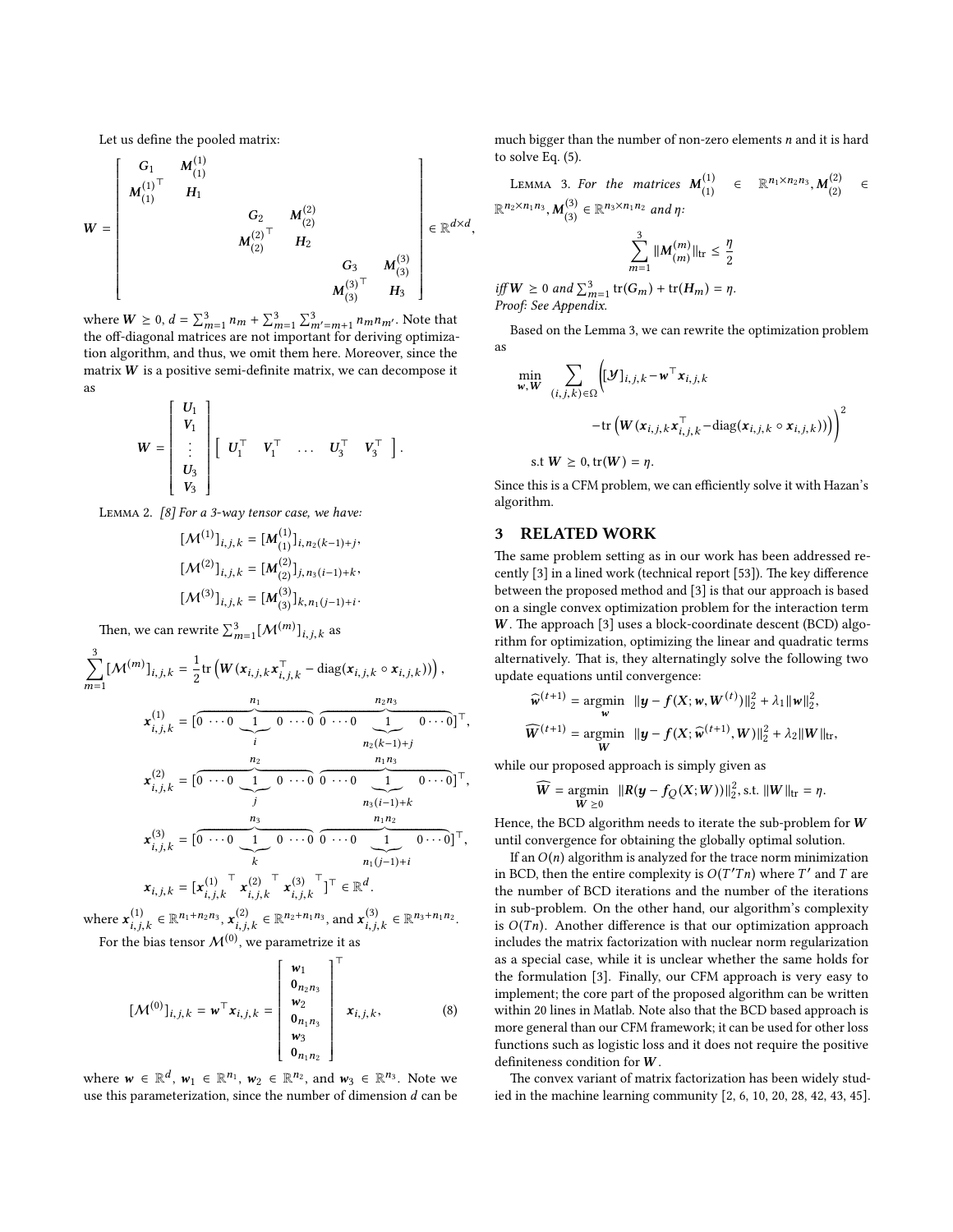The key idea of the convex approach is to use the trace norm regularizer, and the optimization problem is given as

$$
\widehat{M} = \underset{M}{\text{argmin}} \ \|\mathcal{P}_{\Omega}(A) - \mathcal{P}_{\Omega}(M)\|_{F}^{2} + \lambda \|M\|_{\text{tr}}, \tag{9}
$$

where  $\Omega$  is the set of observed values in  $A$ ,  $[\mathcal{P}_{\Omega}(A)]_{i,j} = [A]_{i,j}$  if  $i, j \in \Omega$  and 0 otherwise, and  $\parallel$ ,  $\parallel$ n is the Frobenius norm. Since *i*, *j* ∈  $\Omega$  and 0 otherwise, and  $\| \cdot \|_F$  is the Frobenius norm. Since Eq.[\(9\)](#page-5-0) and Eq.[\(4\)](#page-2-2) are equivalent when  $w = 0$ , the convex matrix factorization can be regarded as a special case of CFM.

To optimize Eq. [\(9\)](#page-5-0), the singular value thresholding (SVT) method has been proposed [\[5,](#page-9-35) [30\]](#page-9-36), where SVT converges faster in  $O(\frac{1}{\sqrt{\epsilon}})$  (e) is an approximate error). However, the SVT approach requires solving the full eigenvalue decomposition, which is computationally expensive for large datasets. To deal with large data, Frank-Wolfe based approaches have been proposed including Hazan's algorithm [\[19\]](#page-9-21), corrective refitting [\[38\]](#page-9-37), and active subspace selection [\[16\]](#page-9-38). However, these approaches cannot incorporate user and item bias. Furthermore, it is not straightforward to incorporate side information to deal with cold start problems (i.e., recommending an item to a user who has no click information).

To handle cold start problems, collective matrix factorization (collective MF) has been proposed [\[40\]](#page-9-39). The key idea of collective MF is to incorporate side information into matrix factorization. More specifically, we prepare a user  $\times$  user meta matrix (e.g., gender, age, etc.) and an item  $\times$  item meta matrix (item category, item title, etc) in addition to a user-item matrix. Then, we factorize all the matrices together. A convex variant of CMF called convex collective matrix factorization (CCMF) has been proposed [\[4\]](#page-9-40). CCMF employs the convex collective norm, which is a generalization of the trace norm to several matrices. Recently, Hazan's algorithm was introduced to CCMF [\[12\]](#page-9-1). More importantly, it has been theoretically justified that CCMF can give better performance in cold start settings. Since FMs can incorporate side information, FMs and CCMF are closely related. Actually, CFM can utilize side information and can learn the user and item bias term together; it can be regarded as a generalized variant of CCMF.

#### 4 EXPERIMENTS

In this section, we first illustrate the proposed CFM using simple synthetic data, and then, we validate CFM with Movielens data (single matrix), which is a standard recommendation dataset. Finally, we apply the proposed algorithm for toxicogenomics prediction task (two-view tensors).

We compare CFM with ridge regression, FM (SGD), FM (MCMC) and FM (ALS), where FM (MCMC) is a state-of-the-art FM optimization method. The ridge regression corresponds to the factorization machine with only the linear term  $f(\mathbf{x}) = w_0 + w_0^{\top} \mathbf{x}$ , which is<br>also a strong baseline. To estimate EM models we use the publicly also a strong baseline. To estimate FM models, we use the publicly available libFM package<sup>[3](#page-5-1)</sup>. For all experiments, the number of latent dimensions of FMs is set to 20, which performs well in practice. For FM (ALS), we experimentally set the regularization parameters as  $\lambda_1 = 0$  and  $\lambda_2 = 0.01$ . The initial matrices W (for CFM) and G (for FMs) are randomly set (this is the default setting of the libFM package). For CFM, we implemented the algorithm with Matlab. We experimentally set  $C_f = 1$ , which works for our experiments.

<span id="page-5-1"></span>

<span id="page-5-2"></span><span id="page-5-0"></span>

Figure 1: Convergence of the methods: test RMSE of the synthetic experiment. CFM is the proposed convex factorization machine, FM (ALS) is the factorization machine with ALS optimization, and FM (MCMC) is the factorization machine with MCMC optimization. The proposed CFM gets the lowest RMSE values with a small number of iterations, while FMs need many iterations to obtain reasonable performance.

For all experiments, we use a server with 16 core 1.6GHz CPU and 24G memory.

When evaluating the performance of CFM and FMs, we use the root mean squared error (RMSE): v

$$
\sqrt{\frac{1}{n_{\text{test}}}\sum_{i=1}^{n_{\text{test}}}(y_i^* - \widehat{y}_i)^2},
$$

where  $y^*$  and  $\widehat{y}$  are the true and estimated target values, respectively.

#### 4.1 Synthetic Experiment

First, we illustrate how the proposed CFM behaves using a synthetic dataset.

In this experiment, we randomly generate input vectors  $\mathbf{x} \in \mathbb{R}^{100}$ <br> $\mathbf{x} \sim \mathcal{N}(\mathbf{0}, \mathbf{I})$  and output values as as  $x \sim \mathcal{N}(0, I)$ , and output values as

$$
y = \widetilde{w}_0 + \widetilde{\boldsymbol{w}}^\top \boldsymbol{x} + \sum_{\ell=1}^d \sum_{\ell'= \ell+1}^d [\widetilde{W}]_{\ell,\ell'} x_{\ell} x_{\ell'},
$$

where  $\widetilde{w}_0 \sim \mathcal{N}(0, 1), \ \widetilde{w} \sim \mathcal{N}(0, I), \ \widetilde{W}_{\ell, \ell'} \sim \text{Uniform}([0 \ 1]).$ 

We use 900 samples for training and 100 samples for testing. We run the experiments 5 times with randomly selecting training and test samples and report the average RMSE scores. Figure [1](#page-5-2) shows the test RMSE for CFM and FMs. As can be seen, the proposed CFM gets the lowest RMSE values with a small number of iterations, while FMs need many iterations to obtain reasonable performance.

#### 4.2 Recommendation Experiments

Next, we evaluate our proposed method on the Movielens 100K, 1M, 10M, and 20M datasets [\[31\]](#page-9-41). In these experiments, we randomly split the observations into 75% for training and 25% for testing. We run the recommendation experiments on three random splits,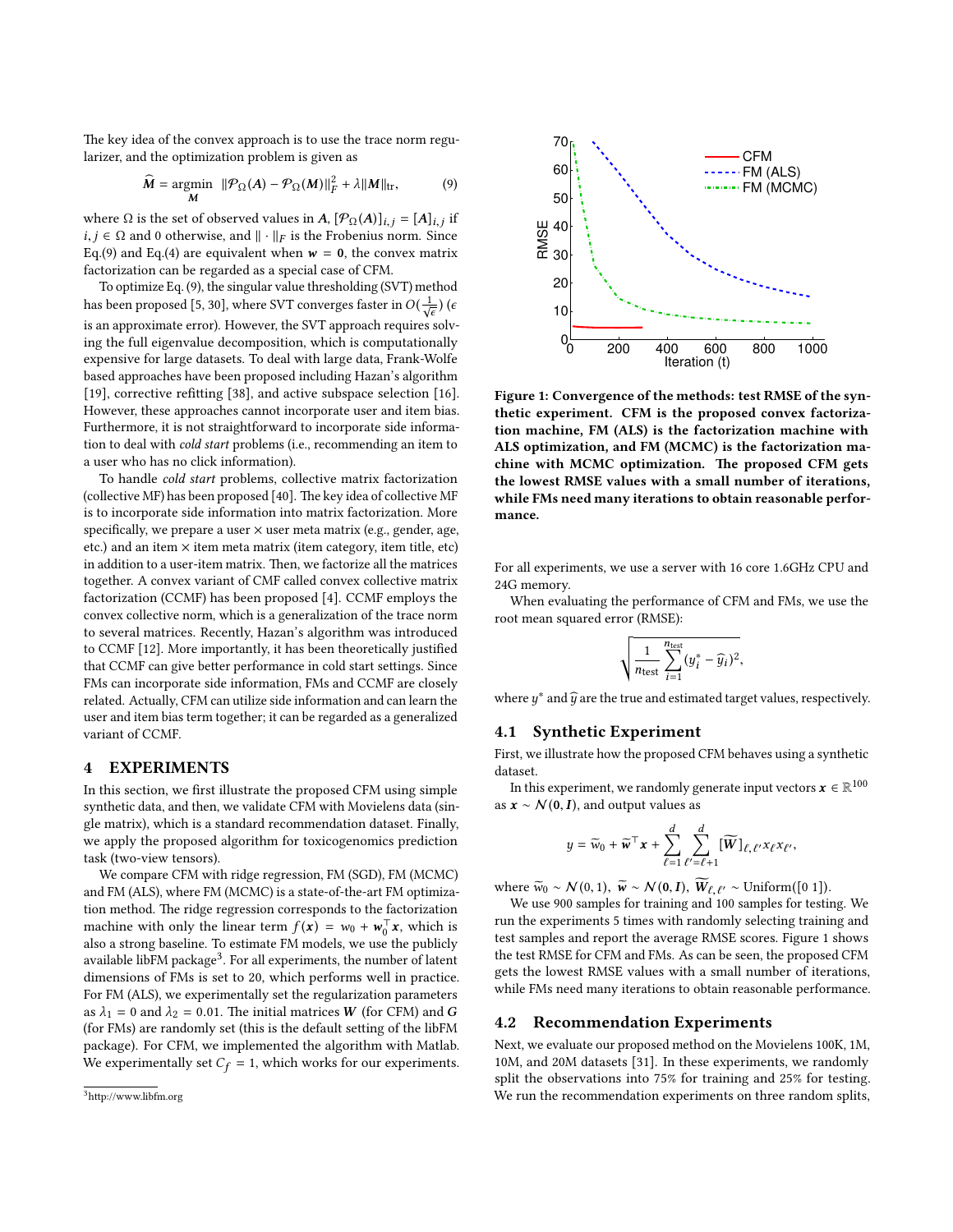<span id="page-6-0"></span>

Figure 2: RMSE over iteration (t).  $\alpha_t = \frac{1}{t}$  train and  $\alpha_t = \frac{1}{t}$  test are training and test RMSE with using  $\frac{2}{2+t}$  stepsize. Optimal  $\alpha_t$  train and  $\alpha_t$  test are training and test RMSE with using the ontimal  $\alpha_t$  train and  $\alpha_t$  test are training and test RMSE with using the optimal stepsize Eq. [\(6\)](#page-3-2). Overall, the optimal step size based<br>approach converges factor than the one based on  $\alpha_t = \lambda^2$ approach converges faster than the one based on  $\alpha_t = \frac{2}{2+t}$ .

<span id="page-6-1"></span>

Figure 3: RMSE over time (seconds).  $\alpha_t = \frac{1}{t}$  test is the test RMSE with using  $\frac{2}{2+t}$  stepsize. Optimal  $\alpha_t$  test is the test RMSE with<br>using optimal stepsize. Overall, the optimal step size based approach conver using optimal stepsize. Overall, the optimal step size based approach converges faster than the one based on  $\alpha_t = \frac{2}{2+t}$ .

which is the same experimental setting as in [\[3\]](#page-9-26), and report the average RMSE score.

For CFM, the regularization parameter  $\eta$  is experimentally set to 2000 (for 100K), 4000 (for 1M), 20000 (for 10M), and 40000 (for 20M), respectively. For FMs, the rank is set to 20, which gives overall good performance. To investigate the effect of the initialization parameter, we initialize FM (MCMC) with two parameters stdev = 0.05 and stdev  $= 0.1$ , which are the standard deviation of the random variable for initializing G. We also report the RMSE of the CFM method of [\[3\]](#page-9-26) for reference. Note that it may be possible to improve results by extensive hyperparameter searches, but it will naturally add to computation time.

Figure [2](#page-6-0) shows the training and test RMSE with the CFM (optimal step size) and the CFM  $(\alpha_t = \frac{2}{2+t})$  for the Movielens datasets. For<br>both methods, the PMSE of training and test is converging with step size) and the CFM ( $\alpha_t = \frac{1}{2+t}$ ) for the Movielens datasets. For<br>both methods, the RMSE of training and test is converging with a small number of iterations. Overall, the optimal step size based approach converges faster than the one based on  $\alpha_t = \frac{2}{2+t}$ . Figure 3 chows the PMSE over computational time (seconds). For large approach converges taster than the one based on  $\alpha_t = \frac{1}{2+t}$ . Figure<br>[3](#page-6-1) shows the RMSE over computational time (seconds). For large datasets, the CFM achieves reasonable performance in less than an hour. In Table [1,](#page-7-0) we show the RMSE comparison of the proposed CFM with FMs. As we expected, CFM compares favorably with FM (SGD) and FM (ALS), since FM (SGD) and FM (ALS) can be easily trapped at poor locally optimal solutions. Moreover, our CFM method compares favorably with also the CFM (BCD) [\[3\]](#page-9-26). On the other hand, FM (MCMC) can obtain better performance than CFMs (both our formulation and [\[3\]](#page-9-26)) for these datasets if we set an appropriate initialization parameter. This is because MCMC tends to avoid poor locally optimal solution if we run the sampler long enough. That is, since the objective function of FMs is nonconvex and it has more flexibility than the convex formulation, it can converge to a better solution than CFM if we initialize FMs well.

#### 4.3 Prediction in Toxicogenomics

Next, we evaluated our proposed method on a toxicogenomics dataset  $[21]$ . The dataset contains three sets of matrices representing gene expression and toxicity responses of a set of drugs. The first set Gene Expression, represents the differential expression of 1106 genes in three different cancer types, to a collection of 78 drugs (i.e.,  $A_1^{(1)} \in \mathbb{R}^{1106 \times 78}$ ,  $l = 1, 2, 3$ ). The second set, *Toxicity*, contains three dose-dependent toxicity profiles of the same 78 drugs over the three cancers (i.e.,  $A_l^{(2)} \in \mathbb{R}^{3 \times 78}, l = 1, 2, 3$ ). The gene expres-<br>sign data of the three cancers (Blood Broast and Broatata) comes sion data of the three cancers (Blood, Breast and Prostate) come from the Connectivity Map [\[26\]](#page-9-42) and were pre-processed to obtain differential expression of treatment vs control. As a result, the expression scores represent positive or negative regulation with respect to the untreated level. The toxicity screening data, from the NCI-60 database [\[39\]](#page-9-43), summarizes the toxicity of drug treatments in three variables GI50, LC50, and TGI, representing the 50% growth inhibition, 50% lethal concentration, and total growth inhibition levels. The data were conformed to represent dose-dependent toxicity profiles for the doses used in the corresponding gene expression dataset.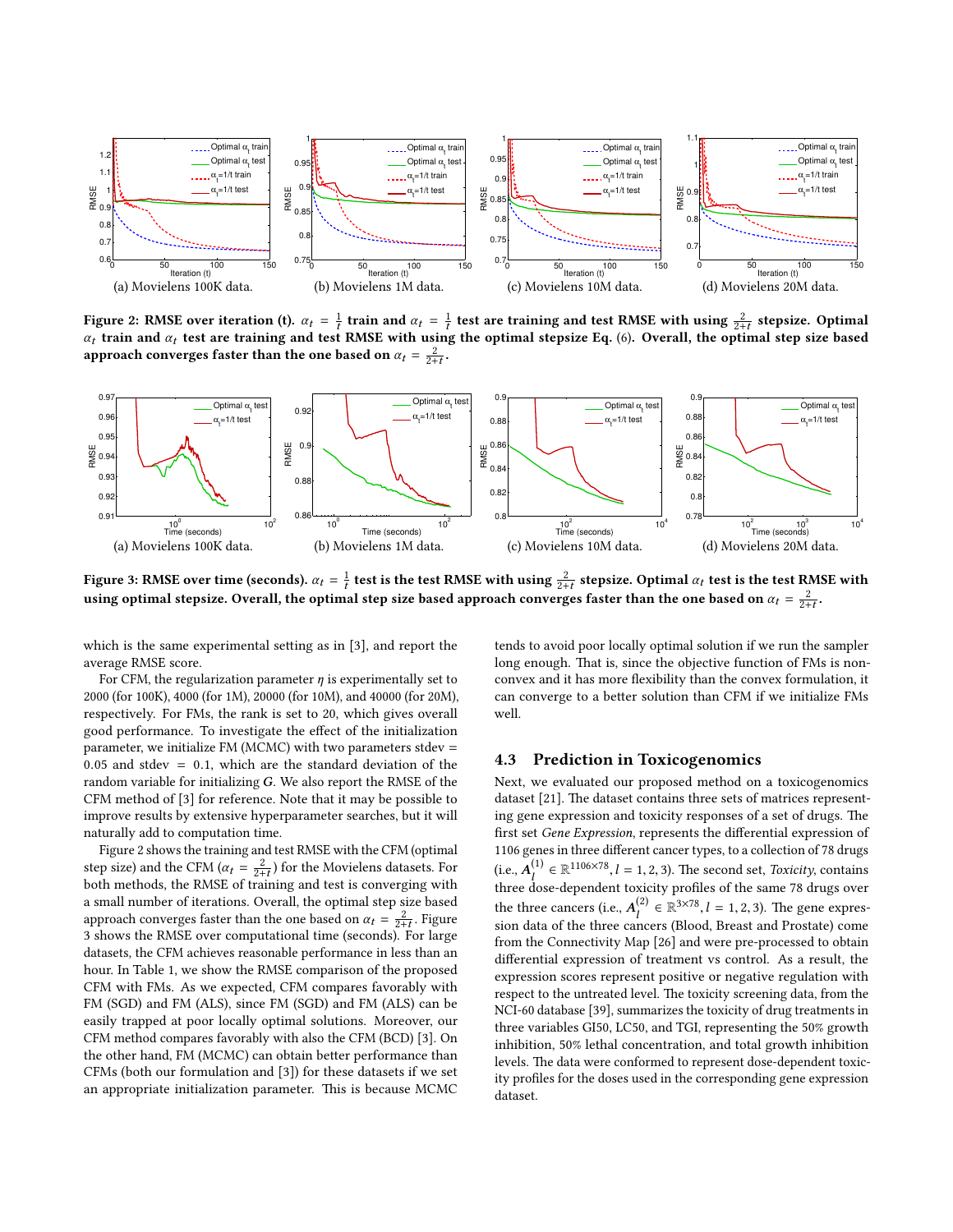<span id="page-7-0"></span>Table 1: Test RMSE of CFM, CFM (BCD), FMs, and ridge regression for Movielens data sets. The proposed CFM compares favorably with CFM (BCD),  $FM_{SGD}$ ,  $FM_{ALS}$ , and  $FM_{MCMC}^{(0.05)}$ . FM (MCMC) can obtain better performance than CFMs (both our formulation and [\[3\]](#page-9-26)) for these datasets if we set an appropriate initialization parameter.

| Dataset | CFM   | CFM (BCD) | FMsgd | $FM_{ALS}$ | (0.05)<br>FM<br><b>MCMC</b> | (0.1)<br><b>FM</b><br><b>MCMC</b> | Ridge |
|---------|-------|-----------|-------|------------|-----------------------------|-----------------------------------|-------|
| 100K    | 0.915 | 0.93      | 1.078 | 1.242      | 0.905                       | 0.901                             | 0.936 |
| 1M      | 0.866 | 0.85      | 0.943 | 0.981      | 0.877                       | 0.846                             | 0.899 |
| 10M     | 0.810 | 0.82      | 0.827 | 0.873      | 0.831                       | 0.778                             | 0.855 |
| 20M     | 0.802 | n/a       | 0.821 | 0.852      | 0.803                       | 0.768                             | 0.850 |

Various approaches have been used to study toxicogenomics and the impact of drugs on cells, including analysis of drug side effects using similarity based approach [\[41\]](#page-9-44), kernel methods for predicting drug-targets [\[17\]](#page-9-45), and factor analysis for modeling dependencies between drug structures and their gene expression responses [\[23\]](#page-9-46). These approaches, while interesting in their own right, do not model the dependencies between toxicity profiles and the corresponding post-treatment gene expression.

Predicting both gene and toxicity matrices: We compared our proposed method with existing state-of-the-art methods. In this experiment, we randomly split the observations into 50% for training (129, 466 elements) and 50% for testing (129, 465 elements), which is the exactly same datasets used in [\[21\]](#page-9-10). We run the prediction experiments on 100 random splits [\[21\]](#page-9-10), and report the average relative MSE score, which is defined as

$$
\frac{1}{V} \cdot \sum_{\upsilon=1}^{V} \frac{\|\mathbf{y}^{*,\upsilon} - \widehat{\mathbf{y}}^{\upsilon}\|_2^2}{\|\mathbf{y}^{*,\upsilon} - \bar{y}^{*,\upsilon}\mathbf{1}\|_2^2}
$$

,

where  $y^{*,v}$  is the target score vector,  $\hat{y}^v$  is the estimated score vector and  $\vec{u}^{*,v}$  is the mean of elements in  $\vec{u}^{*,v}$ . *V* is the number vector, and  $\bar{y}^{*,v}$  is the mean of elements in  $y^{*,v}$ , V is the number<br>of views In this experiment, the number of views is  $V = 2$ . Since of views. In this experiment, the number of views is  $V = 2$ . Since the number of elements in view 1 and view 2 are different, the relative MSE score is more suitable than the root MSE score. We compared our proposed method with ARDCP [\[32\]](#page-9-47), CP [\[7\]](#page-9-48), Group Factor Analysis (GFA) [\[49\]](#page-9-49), and Bayesian Multi-view Tensor Factorization (BMTF) [\[21\]](#page-9-10). BMTF is a state-of-the-art multi-view factorization method.

For CFM, we first concatenate all view matrices as

$$
A = \begin{bmatrix} A_1^{(1)} & A_1^{(2)} \\ A_2^{(1)} & A_2^{(2)} \\ A_3^{(1)} & A_3^{(2)} \end{bmatrix} \in \mathbb{R}^{3327 \times 78},
$$

and use this matrix for learning. The regularization parameter  $\eta$  is<br>experimentally set to 1000. To deal with multi-view data, we form experimentally set to 1000. To deal with multi-view data, we form the input and output of CFM as

$$
\mathbf{x} = \begin{bmatrix} 0 & \cdots & 0 & 0 \\ 0 & \cdots & 0 & 0 \\ i & \cdots & 0 & 0 \end{bmatrix} \quad \text{for } i \in \mathbb{N} \text{ and } \begin{bmatrix} 78 & 2 \\ 0 & \cdots & 0 \\ j & \cdots & 0 & 0 \end{bmatrix} \quad \text{for } i \in \mathbb{N} \text{ and } \begin{bmatrix} 2 & 0 \\ 0 & \cdots & 0 \\ 0 & \cdots & 0 & 0 \end{bmatrix}^T,
$$
\n
$$
y = [A]_{i,j},
$$

where  $\mathbf{x} \in \mathbb{R}^{3407}$ <br>Table 2 show

Table [2](#page-8-0) shows the average relative MSE of the methods. As can be seen, the proposed method outperforms the state-of-the-art methods.

Predicting toxicity matrices using Gene expression data: We further evaluated the proposed CFM on the toxicity prediction task. For this experiment, we randomly split the observations of the toxicity matrices into 50% for training (341 elements) and 50% for testing (341 elements). Then, we used the gene expression matrices  $\frac{A}{A}$ ,  $\frac{A}{A}$ ,  $\frac{A}{A}$  are constructed to the procession of features from trices. More specifically, we designed two types of features from  $(1)$ ,  $\vec{A}^{(1)}_2$ ,  $\vec{A}^{(1)}_3$  as side information for predicting the toxicity mathe gene expression data:

- Mean of *m*-nearest neighbor similarities  $(x_{mean})$ : We first find the *m*-nearest neighbors of the *i*-th drug target, where the Gaussian kernel is used for similarity computation. Then, we average the similarity of  $1, \ldots, m$ -th nearest neighbors.
- Standard deviation of m-nearest neighbor similarities  $(x_{std})$ : Similarly to the mean feature, we first found m-nearest neighbor similarities and then computed their standard deviation.

Then, we used these features as

$$
\mathbf{x} = \begin{bmatrix} 78 & 3 & 3 & 2 \\ 0 & \cdot \cdot \cdot & 1 & 0 & \cdot \cdot \cdot \end{bmatrix} \quad \text{for all } 0 \text{ and } \mathbf{x}_{\text{mean}} \quad \mathbf{x}_{\text{std}} \text{ and } \mathbf{x}_{\text{std}} \text{ and } \mathbf{x}_{\text{std}} \text{ and } \mathbf{x}_{\text{std}} \text{ and } \mathbf{x}_{\text{std}} \text{ and } \mathbf{x}_{\text{std}} \text{ and } \mathbf{x}_{\text{std}} \text{ and } \mathbf{x}_{\text{std}} \text{ and } \mathbf{x}_{\text{std}} \text{ and } \mathbf{x}_{\text{std}} \text{ and } \mathbf{x}_{\text{std}} \text{ and } \mathbf{x}_{\text{std}} \text{ and } \mathbf{x}_{\text{std}} \text{ and } \mathbf{x}_{\text{std}} \text{ and } \mathbf{x}_{\text{std}} \text{ and } \mathbf{x}_{\text{std}} \text{ and } \mathbf{x}_{\text{std}} \text{ and } \mathbf{x}_{\text{std}} \text{ and } \mathbf{x}_{\text{std}} \text{ and } \mathbf{x}_{\text{std}} \text{ and } \mathbf{x}_{\text{std}} \text{ and } \mathbf{x}_{\text{std}} \text{ and } \mathbf{x}_{\text{std}} \text{ and } \mathbf{x}_{\text{std}} \text{ and } \mathbf{x}_{\text{std}} \text{ and } \mathbf{x}_{\text{std}} \text{ and } \mathbf{x}_{\text{std}} \text{ and } \mathbf{x}_{\text{std}} \text{ and } \mathbf{x}_{\text{std}} \text{ and } \mathbf{x}_{\text{std}} \text{ and } \mathbf{x}_{\text{std}} \text{ and } \mathbf{x}_{\text{std}} \text{ and } \mathbf{x}_{\text{std}} \text{ and } \mathbf{x}_{\text{std}} \text{ and } \mathbf{x}_{\text{std}} \text{ and } \mathbf{x}_{\text{std}} \text{ and } \mathbf{x}_{\text{std}} \text{ and } \mathbf{x}_{\text{std}} \text{ and } \mathbf{x}_{\text{std}} \text{ and } \mathbf{x}_{\text{std}} \text{ and } \mathbf{x}_{\text{std}} \text{ and } \mathbf{x}_{\text{std}} \text{ and } \mathbf{x}_{\text{std}} \text{ and } \mathbf{x}_{\text{std}} \text{ and } \mathbf{x}_{\text{std}} \text{ and } \mathbf{x}_{
$$

un the prediction experiments on 100 random splits, report the average RMSE score (Table [3\)](#page-8-1). 'CFM' is 'CFM without any additional features. It is clear that the performance of CFM improves by simply adding manually designed features. Thus, we can improve the prediction performance of CFM by designing new features, and it is useful for various prediction tasks in biology data.

#### 5 CONCLUSION

We proposed the convex factorization machine (CFM), which is a convex variant of factorization machines (FMs). Specifically, we formulated the CFM optimization problem as a semidefinite program (SDP) and solved it with Hazan's algorithm. A key advantage of the proposed method over FMs is that CFM can find a globally optimal solution, while FMs can get poor locally optimal solutions since they are non-convex approaches. The derived algorithm is simple and can be easily implemented. The key difference between the proposed method and another CFM approach [\[3\]](#page-9-26) is that our approach is based on a single convex optimization problem for the interaction term  $W$ , while the approach [\[3\]](#page-9-26) uses a block-coordinate descent (BCD) algorithm for optimization, optimizing the linear and quadratic terms alternatively. Moreover, we applied CFM to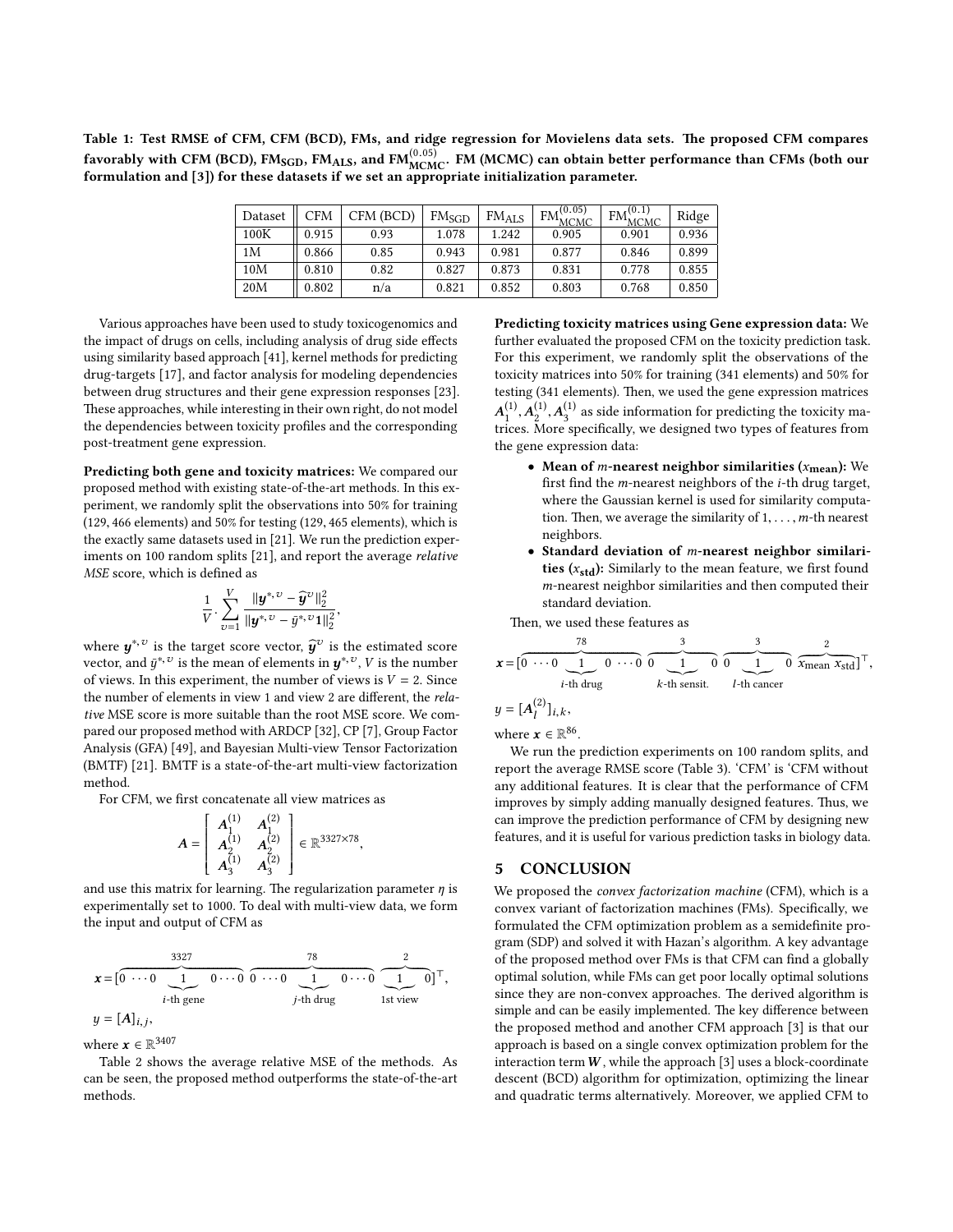<span id="page-8-0"></span>Table 2: Test relative MSE of both gene expression and toxicogenomics data. We compared our proposed method with ARDCP [\[32\]](#page-9-47), CP [\[7\]](#page-9-48), Group Factor Analysis (GFA) [\[49\]](#page-9-49), and Bayesian Multi-view Tensor Factorization (BMTF) [\[21\]](#page-9-10). In the multi-view algorithms, we used  $A^{(1)}$  and  $A^{(2)}$  for factorization, while we used only  $A^{(2)}$  for the single-view algorithms. The proposed CFM<br>outperforms the state-of the art methods outperforms the state-of-the-art methods.

|          | Multi-view         |                             |            |        | Single-view |        |          |
|----------|--------------------|-----------------------------|------------|--------|-------------|--------|----------|
|          | <b>CFM</b>         | BMTF                        | <b>GFA</b> | ARDCP  | CP          | ARDCP  | $\cap P$ |
| Mean     | $\parallel$ 0.4037 | $0.4811$ 0.5223             |            | 0.8919 | 5.3713      | 0.6438 | 5.0699   |
| StdError | $\parallel$ 0.0163 | $\vert 0.0061 \vert 0.0041$ |            | 0.0027 | 0.0310      | 0.0047 | 0.0282   |

<span id="page-8-1"></span>Table 3: Test relative MSE on toxicogenomics prediction task. In this task, we used the gene expression matrices  $A_1^{(1)}, A_2^{(1)}, A_3^{(1)}$ as side information for predicting the toxicity matrices. More specifically, we designed two types of features from the gene expression data, where m is the tuning parameter for the features. We can improve the prediction performance of CFM by designing new features, and it is useful for various prediction tasks in biology data.

|                                                                                                                                               | $CFM$   $CFM$ (+mean/std features)   $CFM$ (+mean feature) |  |                                                                                 |  |  |  |
|-----------------------------------------------------------------------------------------------------------------------------------------------|------------------------------------------------------------|--|---------------------------------------------------------------------------------|--|--|--|
|                                                                                                                                               |                                                            |  | $m = 5$   $m = 10$   $m = 15$   $m = 5$   $m = 10$   $m = 15$                   |  |  |  |
| Mean                                                                                                                                          |                                                            |  | $\parallel$ 0.5624   <b>0.5199</b>   0.5207   0.5215   0.5269   0.5234   0.5231 |  |  |  |
| StdError $\parallel$ 0.0501 $\parallel$ 0.0464 $\parallel$ 0.0451 $\parallel$ 0.0450 $\parallel$ 0.0466 $\parallel$ 0.0454 $\parallel$ 0.0450 |                                                            |  |                                                                                 |  |  |  |

toxicogenomics prediction task. Finally, we also showed the connections between CFM and convex matrix factorization methods and CFM and convex tensor completion methods which were not addressed in [\[3\]](#page-9-26). Through synthetic and real-world experiments, we showed that the proposed CFM achieves results competitive with state-of-the-art methods. Moreover, for a toxicogenomics prediction task, CFM outperformed a state-of-the-art multi-view tensor factorization method.

There are several interesting future opportunities. First, since the proposed CFM is formulated as a Frank-Wolfe algorithm, we can easily accelerate CFM by using recent results such as [\[29,](#page-9-50) [47\]](#page-9-51). Moreover, employing other optimization techniques such as stochastic subgradient descent [\[1,](#page-9-52) [34\]](#page-9-53) for solving trace norm regularization would be an interesting direction. Second, we showed the connection of Tucker decomposition and factorization machines. That is, it may be possible to solve other types of tensor decomposition with factorization machine framework. Finally, applying the proposed algorithm to other biology related tasks is also an interesting direction of future work.

#### ACKNOWLEDGMENT

MY was supported by the JST PRESTO program JPMJPR165A and partly supported by MEXT KAKENHI 16K16114. SK was supported by the Academy of Finland (Finnish Center of Excellence in Computational Inference Research COIN and grants 292334, 294238, 295503). SAK was supported by Academy of Finland (296516). HM was supported by FiDiPro, Tekes KAKENHI, and KAKENHI 16H02868.

#### APPENDIX

Proof of Lemma [3](#page-4-0): This is a variation of the Lemma1 of [\[19\]](#page-9-21). From the characterization:

$$
\sum_{m=1}^3 \|{\boldsymbol M}_{(m)}^{(m)}\|_{\rm tr} = \min_{\{U_mV_m^\top={\boldsymbol M}_{(m)}^{(m)}\}_{m=1}^3} \quad \frac{1}{2}\sum_{m=1}^3 \big(\|U_m\|_F + \|V_m\|_F\big)
$$

we have that  $\exists U_m, V_m, U_m V_m^{\top} = M_{(m)}^{(m)}, m = 1, 2, 3 \text{ s.t.}$ (m)

$$
2\sum_{m=1}^{3}||M_{(m)}^{(m)}||_{\text{tr}} = \sum_{m=1}^{3}||U_m||_F^2 + ||V_m||_F^2
$$
  
= 
$$
\sum_{m=1}^{3} \text{tr}(U_m U_m^{\top}) + \text{tr}(V_m V_m^{\top}) \leq \eta.
$$

That is, we have

$$
W = \begin{bmatrix} U_1U_1^{\top} & M_{(1)}^{(1)} & & & \\ M_{(1)}^{(1)\top} & V_1V_1^{\top} & & & \\ & & U_2U_2^{\top} & M_{(2)}^{(2)} & & \\ & & M_{(2)}^{(2)\top} & V_2V_2^{\top} & & \\ & & & U_3U_3^{\top} & M_{(3)}^{(3)} \\ & & & & M_{(3)}^{(3)\top} & V_3V_3^{\top} \end{bmatrix},
$$

where  $tr(W) \leq \eta$  and  $W \geq 0$ . If  $s = tr(W) < \eta$ , we can add  $(t - s)e_1e_1^{\top}$  to  $U_1U_1^{\top}$ , and we have tr(W) =  $\eta$ .<br>If the matrix is symmetric and positive set

If the matrix is symmetric and positive semi-definite, we can decompose W as

$$
W = \begin{bmatrix} U_1 \\ V_1 \\ \vdots \\ U_3 \\ V_3 \end{bmatrix} \begin{bmatrix} U_1^{\top} & V_1^{\top} & \dots & U_3^{\top} & V_3^{\top} \end{bmatrix},
$$

such that  $U_m V_m^{\top} = M_{(m)}^{(m)}$  $\binom{m}{m}$ ,  $m = 1, 2, 3$  and  $\eta = \sum_{m=1}^{3} tr(U_m U_m^{\top}) +$  $\text{tr}(V_m V_m^{\top}) = \sum_{m=1}^3 ||U_m||_F^2 + ||V_m||_F^2.$